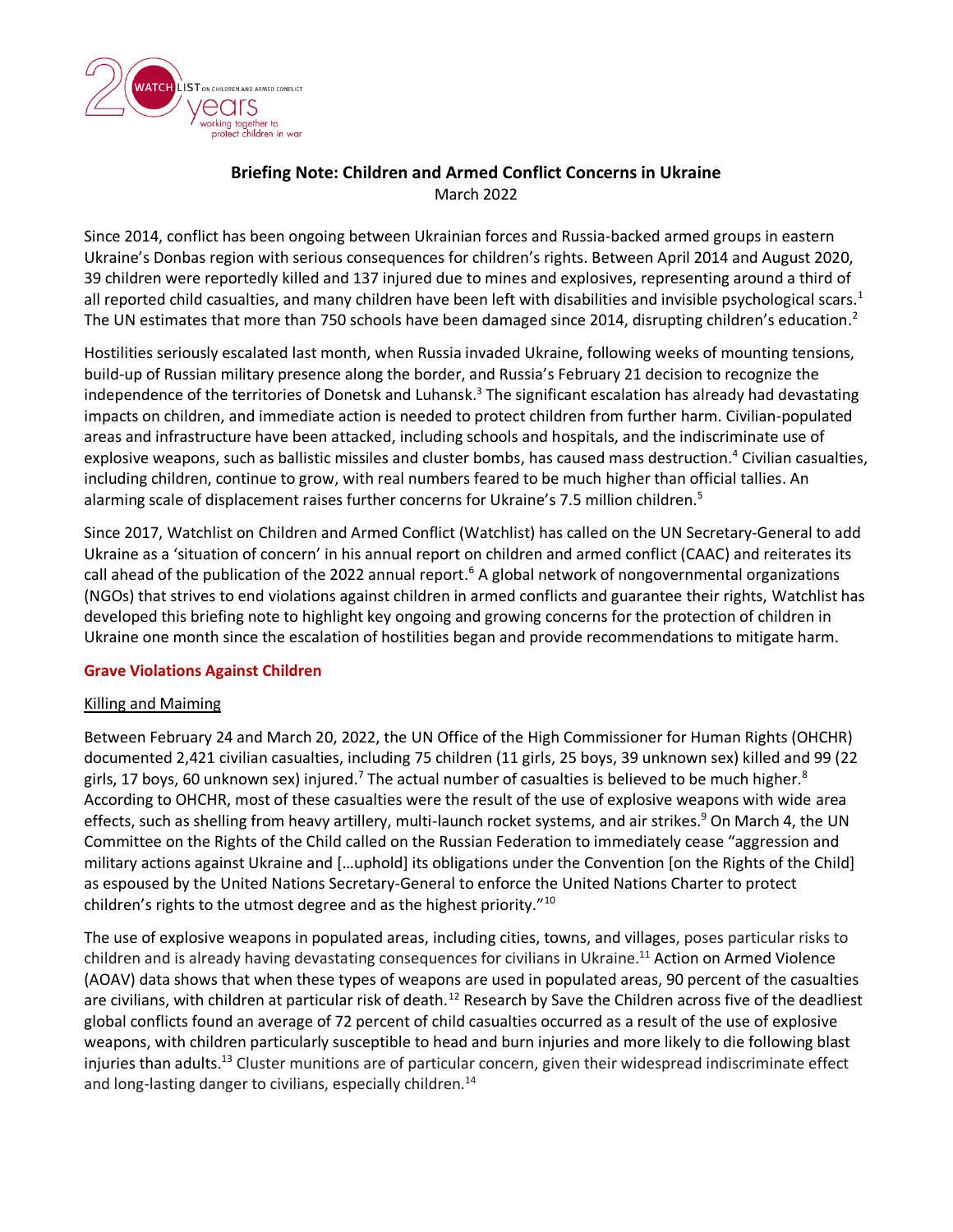### Attacks on Schools, Hospitals, and Other Civilian Objects and Infrastructure

In addition to the hundreds of schools already damaged in the conflict in eastern Ukraine, at least 233 educational facilities across the country have been damaged or destroyed between February 24 and March 7, according to preliminary reports from Ukraine's Ministry of Education and Science. <sup>15</sup> The UN reported that a kindergarten and orphanage were damaged by attacks in Okhtyrka on February 25, which killed six people, including a seven-year-old girl.<sup>16</sup> On February 25, a missile struck a school in Gorlovka in eastern Ukraine, killing two teachers.<sup>17</sup> Schools across Ukraine remain closed, impacting access to education for 5.7 million school-aged children.<sup>18</sup>

As of March 13, the World Health Organization's (WHO) Surveillance System for Attacks on Health Care (SSA) had documented 31 attacks on health care, including medical facilities, health workers, and ambulances, killing at least 12 people and injuring 34.<sup>19</sup> Reports by Human Rights Watch also allege that a Russian ballistic missile carrying a cluster munition struck just outside a hospital in Vuhledar on February 24. Four civilians were killed, and 10 civilians injured—six of whom were health care workers. The missile also caused damage to the hospital, an ambulance, and civilian vehicles.<sup>20</sup> On March 9, Russian forces attacked a hospital complex in Mariupol, reportedly wounding at least 17 civilians, including hospital staff and pregnant women.<sup>21</sup> The maternity and children's wards were destroyed in the attack.<sup>22</sup> In addition to education and health facilities, other civilian objects have also been subject to attack by Russian forces,<sup>23</sup> including homes, orphanages, places of worship, and water and sanitation facilities.

## Humanitarian Access

Access and security constraints continue to hinder the ability of humanitarian organizations to reach those most affected.<sup>24</sup> Damage to water and sanitation infrastructure has left millions without safe drinking water, and shortages and insecurity are limiting civilians' access to food, medicine, heating, and other essentials.<sup>25</sup> Stores of critical medical supplies are dwindling, including medicines, first aid kits, midwifery kits, and surgical equipment, and efforts to curb a polio outbreak have been halted.<sup>26</sup> Humanitarian workers, along with local authorities, NGOs, and civil society actors, need safe, rapid, and unimpeded access for humanitarian relief, along with access to streamlined additional funding, to sustain and expand life-saving response activities.<sup>27</sup>

While some evacuations have gone forward successfully, many have repeatedly been hindered by continued fighting in the most affected areas,<sup>28</sup> and some civilians, including children, have been killed while trying to flee.<sup>29</sup> Warring parties need to ensure and facilitate safe passage for civilians who wish to leave, as well as provide protection for those who remain.

# **Other Child Protection Concerns**

### Displacement

Since February 24, more than 3.4 million people have fled Ukraine for neighboring countries, including over 1.5 million children, according to a March 21 estimate.<sup>30</sup> Displacement poses additional risks for children's safety, including vulnerability to trafficking, exploitation, and other abuse, particularly for those children who are unaccompanied or have been separated from their parents or caregivers.<sup>31</sup> Specific protection concerns must also be addressed for the nearly 100,000 children living in institutional care or boarding schools in Ukraine, half of whom have disabilities.<sup>32</sup>

### Mental Health

In a March 4 statement, the UN Committee on the Rights of the Child stated that "as a consequence of the military attack on Ukraine, children are exposed to extreme violence and unbearable levels of fear and anxiety."<sup>33</sup> A spokesperson for the UN High Commissioner for Refugees (UNHCR) described the level of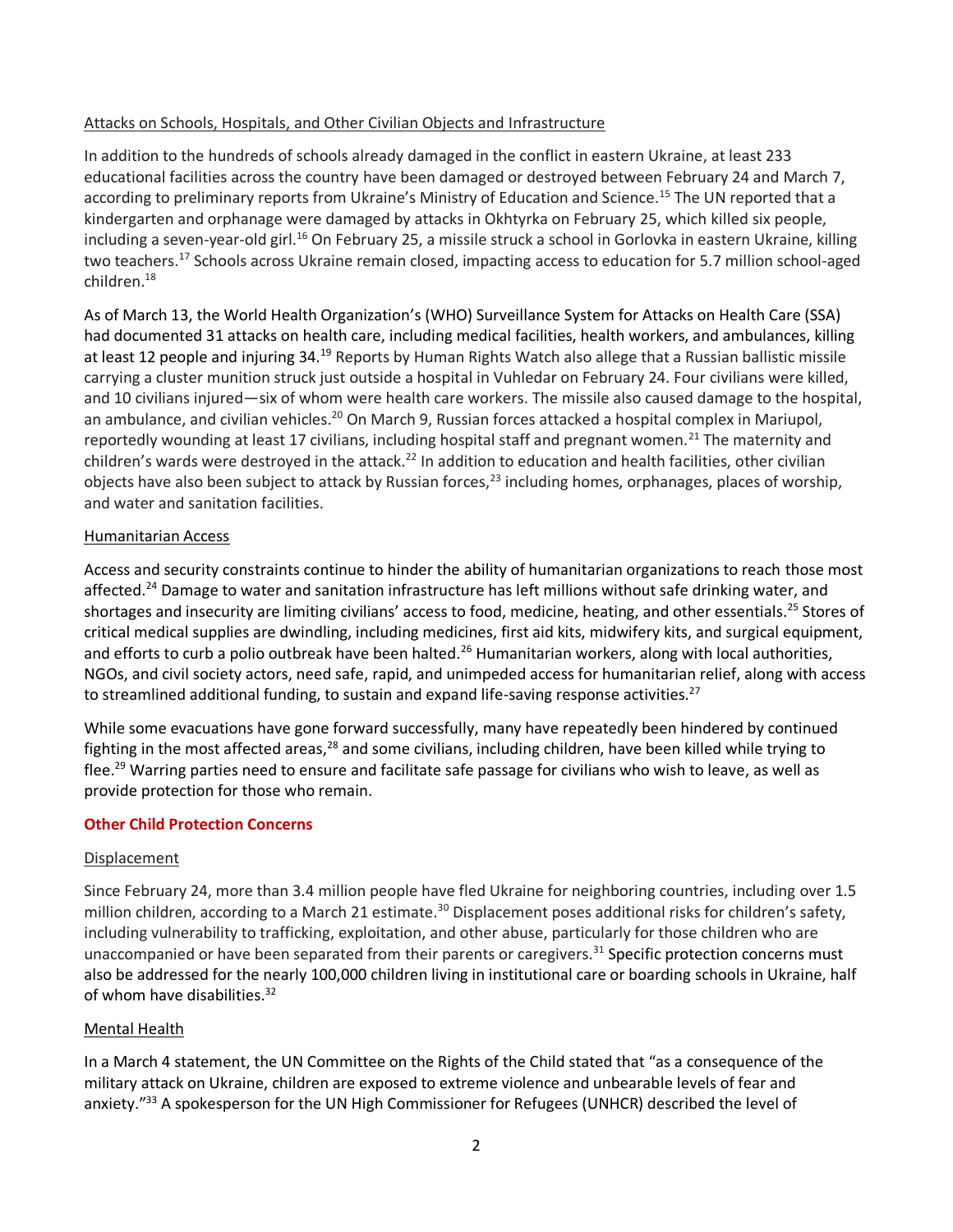psychological fear and trauma experienced by families arriving at the Moldovan border as "extremely clear," describing families and their children as "visibly shaken."<sup>34</sup> Research has shown that exposure to conflict, violence, and insecurity can have major psychological effects on children, and unless appropriate support is provided, children's distress can have serious and enduring negative consequences on their cognitive development for years to come.<sup>35</sup>

# **Recommendations**

- All parties to conflict must abide by their obligations under international humanitarian, human rights, and refugee law, taking all feasible precautions to avoid—and in any event to minimize—harm to civilians, including children, and civilian objects such as schools, hospitals, and water, sanitation, and electrical facilities. The use of explosive weapons with wide area effects in populated areas should be avoided. It is essential that children are protected from participation in armed conflict, and from recruitment and use for military purposes at all times.
- All parties to the conflict should urgently facilitate safe and unimpeded access for all frontline medical and humanitarian workers and supplies in order to ensure the provision of necessary humanitarian assistance.
- Humanitarian actors and governments should ensure children's best interest is respected and facilitate, as appropriate and with thorough safeguarding measures, direct engagement with children impacted by the conflict, in order to ensure that protection programming meets the needs of affected children. Consideration should be given to the specific needs of girls, children with disabilities, and maintaining family unity.
- All civilians fleeing harm should be provided access to asylum, protection, and assistance, regardless of their nationality or visa status. Furthermore, specific protection should be put in place to support displaced children, many of whom require access to basic services, psychosocial support, and reunification with family members.
- Neighboring and host countries should ensure that unaccompanied or separated children arriving in their territories are immediately identified and registered, offer children and families safe spaces that are linked to national child protection systems, and expand capacity of emergency care arrangements with screened caregivers, as well as other critical services for the protection of children.
- The UN Secretary-General should add Ukraine as a 'situation of concern' in his upcoming 2022 annual report on children and armed conflict in light of grave violations committed against children in eastern Ukraine between 2014 and 2021, as well as evidence of an alarming increase in grave violations across the country, amid the rapid escalation of hostilities since late February 2022.
- Member States should support accountability for crimes committed against children in the conflict in Ukraine. Specifically, Member States should call for the inclusion of child-specific expertise in international accountability mechanisms, including the investigation into the situation in Ukraine recently announced by the Office of the Prosecutor of the International Criminal Court (ICC) and the Commission of Inquiry recently established by the UN Human Rights Council, and ensure adequate, sustainable funding for these experts.

# **About Watchlist**

*Watchlist on Children and Armed Conflict strives to end violations against children in armed conflicts and to guarantee their rights. As a global network, the Watchlist builds partnerships among local, national, and international NGOs, enhancing mutual capacities and strengths. Working together, we collect and disseminate information on violations against children in conflicts in order to influence key decision-makers to create and implement programs and policies that effectively protect children. For more information, please visit: [www.watchlist.org.](http://www.watchlist.org/)*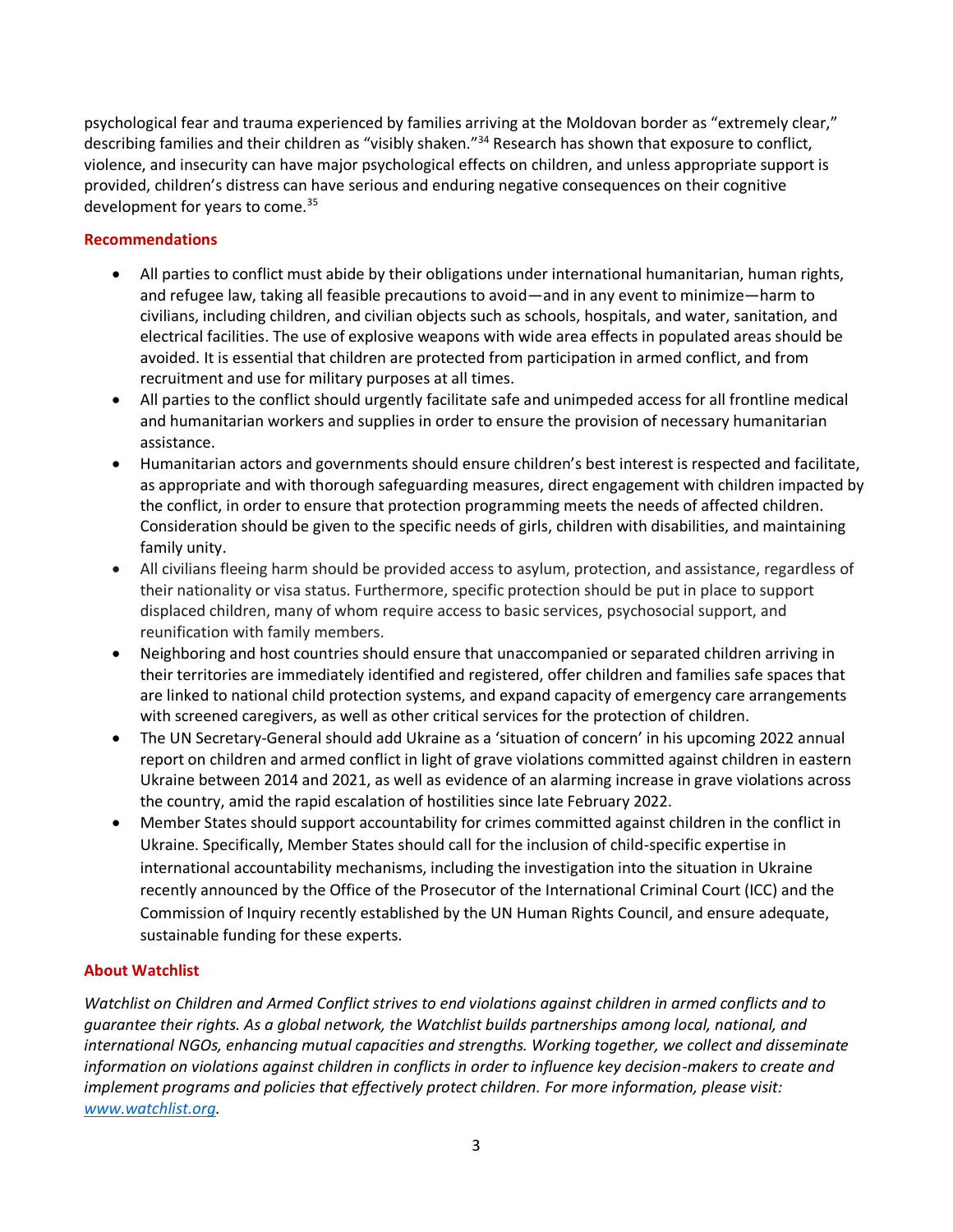<https://www.un.org/sg/en/node/262016> (accessed March 7, 2022); United Nations General Assembly, Resolution (A/ES-11/L.1), March 1, 2022, <https://undocs.org/a/es-11/l.1> (accessed March 7, 2022).

<sup>4</sup> United Nations, "UN Political Affairs Chief Warns of 'Utter Devastation' Facing Ukraine Cities by Russian Forces," *UN* News, March 11, 2022, <https://news.un.org/en/story/2022/03/1113812> (accessed March 22, 2022), Amnesty International, "Russia/Ukraine: Invasion of Ukraine is an act of aggression and human rights catastrophe", March 1, 2022, [https://www.amnesty.org/en/latest/news/2022/03/russia-ukraine-invasion-of-ukraine-is-an](https://www.amnesty.org/en/latest/news/2022/03/russia-ukraine-invasion-of-ukraine-is-an-act-of-aggression-and-human-rights-catastrophe/)[act-of-aggression-and-human-rights-catastrophe/](https://www.amnesty.org/en/latest/news/2022/03/russia-ukraine-invasion-of-ukraine-is-an-act-of-aggression-and-human-rights-catastrophe/) (accessed March 3, 2022); Amnesty International, "Russian military commits indiscriminate attacks during the invasion of Ukraine," February 25, 2022[, https://www.amnesty.org/en/latest/news/2022/02/russian-military-commits-indiscriminate-attacks](https://www.amnesty.org/en/latest/news/2022/02/russian-military-commits-indiscriminate-attacks-during-the-invasion-of-ukraine/)[during-the-invasion-of-ukraine/](https://www.amnesty.org/en/latest/news/2022/02/russian-military-commits-indiscriminate-attacks-during-the-invasion-of-ukraine/) (accessed March 3, 2022); Human Rights Watch, "Ukraine: Cluster Munitions Launched in Kharkiv Neighborhoods," March 4, 2022,<https://www.hrw.org/news/2022/03/04/ukraine-cluster-munitions-launched-kharkiv-neighborhoods> (accessed March 21, 2022); Human Rights Watch, "Ukraine: Russian Cluster Munition Hits Hospital," February 25, 2022, [https://www.hrw.org/news/2022/02/25/ukraine-russian-cluster-munition](https://www.hrw.org/news/2022/02/25/ukraine-russian-cluster-munition-hits-hospital)[hits-hospital](https://www.hrw.org/news/2022/02/25/ukraine-russian-cluster-munition-hits-hospital) (accessed March 1, 2022).

<sup>5</sup> United Nations, "'Unprecedented' Number of Traumatized People Flee Ukraine," *UN News,* March 4, 2022,

<https://news.un.org/en/story/2022/03/1113342> (accessed March 7, 2022).

<sup>6</sup> See, for example, Watchlist on Children and Armed Conflict's "Credible List": Recommendations for the Secretary-General's 2021 Annual Report on Children and Armed Conflict[, https://watchlist.org/wp-content/uploads/watchlist-credible-list-policy-note-april-2021\\_final.pdf](https://watchlist.org/wp-content/uploads/watchlist-credible-list-policy-note-april-2021_final.pdf); "Credible List": Recommendations for the Secretary-General's 2020 Annual Report on Children and Armed Conflict, [https://watchlist.org/wp-content/uploads/watchlist](https://watchlist.org/wp-content/uploads/watchlist-credible-list-report-2020-final.pdf)[credible-list-report-2020-final.pdf;](https://watchlist.org/wp-content/uploads/watchlist-credible-list-report-2020-final.pdf) Recommendations for the 2019 Annual Report of the Secretary-General on Children and Armed Conflict, [https://watchlist.org/wp-content/uploads/watchlist-submission-to-sg-guterres-20190522.pdf;](https://watchlist.org/wp-content/uploads/watchlist-submission-to-sg-guterres-20190522.pdf) A Credible List: Recommendations for the 2018 Annual Report on Children and Armed Conflict Listings[, https://watchlist.org/wp-content/uploads/2258-watchlist-policy-note\\_web.pdf;](https://watchlist.org/wp-content/uploads/2258-watchlist-policy-note_web.pdf) 2017 Annual Report: Putting Children's Rights Up Front; [https://watchlist.org/wp-content/uploads/watchlist\\_2017-annual-report-putting-childrens-rights-up-front\\_lr.pdf.](https://watchlist.org/wp-content/uploads/watchlist_2017-annual-report-putting-childrens-rights-up-front_lr.pdf) <sup>7</sup> OHCHR, "Civilian casualties as of 24:00 20 March 2022," [https://www.ohchr.org/en/press-releases/2022/03/Ukraine-civilian-casualty-update-21-march-](https://www.ohchr.org/en/press-releases/2022/03/Ukraine-civilian-casualty-update-21-march-2022)[2022](https://www.ohchr.org/en/press-releases/2022/03/Ukraine-civilian-casualty-update-21-march-2022) (accessed March 21, 2022).

8 Ibid.

<sup>9</sup> Ibid.

<sup>10</sup> UN Committee on the Rights of the Child, "Ukraine: UN Committee Urges End to Killings of Children," March 4, 2022,

<https://www.ohchr.org/EN/NewsEvents/Pages/DisplayNews.aspx?NewsID=28204&LangID=E> (accessed March 7, 2022).

<sup>11</sup> United Nations, "UN Political Affairs Chief Warns of 'Utter Devastation' Facing Ukraine Cities by Russian Forces," *UN* News, March 11, 2022; Amnesty International, "Russian military commits indiscriminate attacks during the invasion of Ukraine," February 25, 2022.

<sup>12</sup> Action on Armed Violence, "The Impact of Explosive Weapons on Children's Physical Health," January 18, 2021, [https://aoav.org.uk/2021/the-impact-of](https://aoav.org.uk/2021/the-impact-of-explosive-weapons-on-childrens-physical-health/)[explosive-weapons-on-childrens-physical-health/](https://aoav.org.uk/2021/the-impact-of-explosive-weapons-on-childrens-physical-health/) (accessed March 7, 2022).

<sup>13</sup> Save the Children, *Blast Injuries: The Impact of Explosive Weapons on Children in Conflict,* 2019,

<https://resourcecentre.savethechildren.net/document/blast-injuries-impact-explosive-weapons-children-conflict/> (accessed March 7, 2022).

14 Human Rights Watch, "Ukraine: Cluster Munitions Launched in Kharkiv Neighborhoods," March 4, 2022; Human Rights Watch, "Ukraine: Cluster Munitions Repeatedly Used on Mykolaiv," March 17, 2022, <https://www.hrw.org/news/2022/03/17/ukraine-cluster-munitions-repeatedly-used-mykolaiv> (accessed March 22, 2022).

<sup>15</sup> UNICEF, "Ukraine: Humanitarian Situation Report No. 3," March 11, 2022,

[https://reliefweb.int/sites/reliefweb.int/files/resources/UNICEF%20Ukraine%20Humanitarian%20Situation%20Report%20No.%203%20-](https://reliefweb.int/sites/reliefweb.int/files/resources/UNICEF%20Ukraine%20Humanitarian%20Situation%20Report%20No.%203%20-%2010%20March%202022.pdf) [%2010%20March%202022.pdf](https://reliefweb.int/sites/reliefweb.int/files/resources/UNICEF%20Ukraine%20Humanitarian%20Situation%20Report%20No.%203%20-%2010%20March%202022.pdf) (accessed March 11, 2022).

<sup>16</sup> Save the Children, "Attacks on schools endangering children's lives and futures," February 27, 2022[, https://www.savethechildren.net/news/ukraine](https://www.savethechildren.net/news/ukraine-attacks-schools-endangering-children-s-lives-and-futures#:~:text=Two%20teachers%20were%20killed%20on,as%20reported%20by%20the%20UN)[attacks-schools-endangering-children-s-lives-and-futures#:~:text=Two%20teachers%20were%20killed%20on,as%20reported%20by%20the%20UN.](https://www.savethechildren.net/news/ukraine-attacks-schools-endangering-children-s-lives-and-futures#:~:text=Two%20teachers%20were%20killed%20on,as%20reported%20by%20the%20UN)  (accessed March 1, 2022).

<sup>17</sup> Ibid.

<sup>18</sup> UNICEF, "Ukraine: Humanitarian Situation Report No. 3," March 11, 2022.

<sup>19</sup> UNICEF, UNFPA, and WHO, "Stop attacks on health care in Ukraine: Joint statement from UNICEF, UNFPA, and WHO,"

<https://www.who.int/news/item/13-03-2022-stop-attacks-on-health-care-in-ukraine> (accessed March 13, 2022).

<sup>20</sup> Human Rights Watch, "Ukraine: Russian Cluster Munition Hits Hospital," February 25, 2022.

<sup>21</sup> Human Rights Watch, "Ukraine: Ensure Safe Passage, Aid for Mariupol Civilians," March 21, 2022, [https://www.hrw.org/news/2022/03/21/ukraine](https://www.hrw.org/news/2022/03/21/ukraine-ensure-safe-passage-aid-mariupol-civilians)[ensure-safe-passage-aid-mariupol-civilians](https://www.hrw.org/news/2022/03/21/ukraine-ensure-safe-passage-aid-mariupol-civilians) (accessed March 22, 2022).

<sup>22</sup> OCHA, "Ukraine: Humanitarian Impact," *Situation Report*, March 10, 2022[, https://reliefweb.int/sites/reliefweb.int/files/resources/2022-03-](https://reliefweb.int/sites/reliefweb.int/files/resources/2022-03-10_Ukraine%20Humanitarian%20Impact%20SitRep_.pdf) 10 Ukraine%20Humanitarian%20Impact%20SitRep .pdf (accessed March 11, 2022).

<sup>23</sup> United Nations, "Russian Attacks on Civilian Targets in Ukraine Could Be a War Crime: UN Rights Office," *UN News*,

<https://news.un.org/en/story/2022/03/1113782> (accessed March 22, 2022).

<sup>24</sup> OCHA, "Ukraine: Humanitarian Impact," *Situation Report*, March 10, 2022.

<sup>25</sup> UNICEF, "UNICEF Executive Director Catherine Russell's Remarks at the UN Security Council Meeting on the Humanitarian Situation in Ukraine," March 7, 2022, <https://www.unicef.org/press-releases/unicef-executive-director-catherine-russells-remarks-un-security-council-meeting> (accessed March 8, 2022).

<sup>26</sup> UNICEF, "First Shipment of UNICEF Humanitarian Aid Arrives in Ukraine as Conflict Escalates," March 5, 2022, [https://www.unicef.org/press](https://www.unicef.org/press-releases/first-shipment-unicef-humanitarian-aid-arrives-ukraine-conflict-escalates)[releases/first-shipment-unicef-humanitarian-aid-arrives-ukraine-conflict-escalates](https://www.unicef.org/press-releases/first-shipment-unicef-humanitarian-aid-arrives-ukraine-conflict-escalates) (accessed March 11, 2022).

<sup>1</sup> UNICEF, "Lives on the Line: Cost of Conflict Still High for Families in Eastern Ukraine," March 16, 2021, [https://www.unicef.org/ukraine/en/stories/lives](https://www.unicef.org/ukraine/en/stories/lives-line-cost-conflict-still-high-families-eastern-ukraine)[line-cost-conflict-still-high-families-eastern-ukraine](https://www.unicef.org/ukraine/en/stories/lives-line-cost-conflict-still-high-families-eastern-ukraine) (accessed March 11, 2022).

<sup>&</sup>lt;sup>2</sup> UNICEF, "Children in Eastern Ukraine Must Have Access to Safe Education and Childhood," February 17, 2022, [https://www.unicef.org/press](https://www.unicef.org/press-releases/children-eastern-ukraine-must-have-access-safe-education-and-childhood-unicef)[releases/children-eastern-ukraine-must-have-access-safe-education-and-childhood-unicef](https://www.unicef.org/press-releases/children-eastern-ukraine-must-have-access-safe-education-and-childhood-unicef) (accessed March 7, 2022).

<sup>&</sup>lt;sup>3</sup> Council on Foreign Relations, "Global Conflict Tracker: Conflict in Ukraine," March 2, 2022, [https://www.cfr.org/global-conflict-tracker/conflict/conflict](https://www.cfr.org/global-conflict-tracker/conflict/conflict-ukraine)[ukraine](https://www.cfr.org/global-conflict-tracker/conflict/conflict-ukraine) (accessed March 3 2022); United Nations, "Remarks of the Secretary-General to the General Assembly," February 23, 2022,